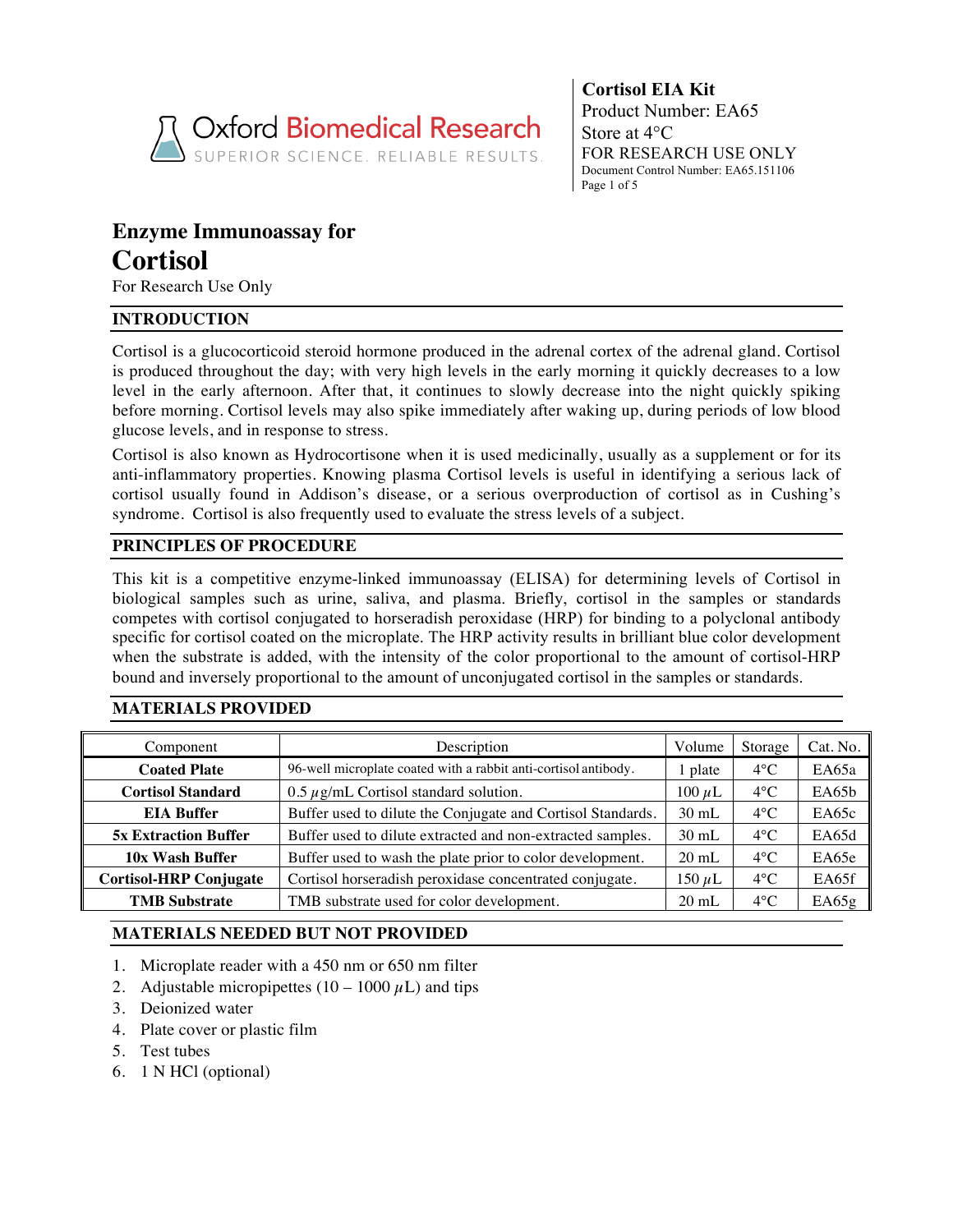#### **EXTRACTION MATERIALS**

- 1. Ethyl Ether
- 2. Nitrogen Gas
- 3. Vortex

## **STORAGE**

- 1. Store the components of this kit at the temperatures specified on the labels.
- 2. Unopened reagents are stable until the indicated kit expiration date.
- 3. Desiccant bag must remain in foil pouch with unused strips. Keep pouch sealed when not in use to maintain a dry environment. Remove excess air before sealing.

## **WARNINGS AND PRECAUTIONS**

- 1. Use aseptic technique when opening and dispensing reagents.
- 2. This kit is designed to work properly as provided and instructed. Additions, deletions or substitutions to the procedure or reagents are not recommended, as they may be detrimental to the assay.

## **PROCEDURAL NOTES**

- 1. The enzyme conjugate is most stable in its concentrated form. Dilute only the volume necessary for the amount of strips currently being used.
- 2. To minimize errors in absorbance measurements due to handling, wipe the exterior bottom of the microplate wells with a lint-free paper towel prior to inserting into the plate reader.

#### **SAMPLE PREPARATION**

- 1. Saliva, urine, and tissue culture supernatant can be assayed after diluting them with diluted Extraction Buffer.
- 2. Plasma and most other mediums will need to be extracted using the extraction protocol below.

# **EXTRACTION PROTOCOL**

- 1. Pipette  $100 \mu L$  of plasma into a glass test tube and add 1 mL of Ethyl Ether.
- 2. Vortex the tube for 30 seconds and allows the phases to separate.
- 3. Transfer the upper organic phase into a clean glass test tube and evaporate the solvent using a stream of nitrogen gas. Discard the aqueous phase.
- 4. Dissolve the residue in 100  $\mu$ L of diluted Extraction Buffer.
- 5. Dilute 100 fold by adding 10  $\mu$ L of the above extract into 990  $\mu$ L of diluted Extraction Buffer. Store unused sample at -20°C.
- 6. Vortex the sample and proceed to the assay procedure.
- 7. The values obtained from the assay are multiplied by 100 to give final ng/mL concentrations. If additional dilution is necessary, values must be multiplied by the additional dilution factor in order to calculate final ng/mL concentration.
- 8. If the concentration is higher than the high range of the standard curve, the sample should be further diluted. If the concentration is undetectable, reduce the dilution in step 5 above.

# **REAGENT PREPARATION**

- 1. **5x Extraction Buffer:** Dilute the appropriate amount to 1x with deionized water prior to use.
- 2. **10x Wash Buffer:** Add 20 mL of 10x Wash Buffer to 180 mL of deionized water prior to use.
- 3. **Cortisol-HRP Conjugate:** Dilute 110 µL of Conjugate into 5.5 mL total volume of EIA Buffer.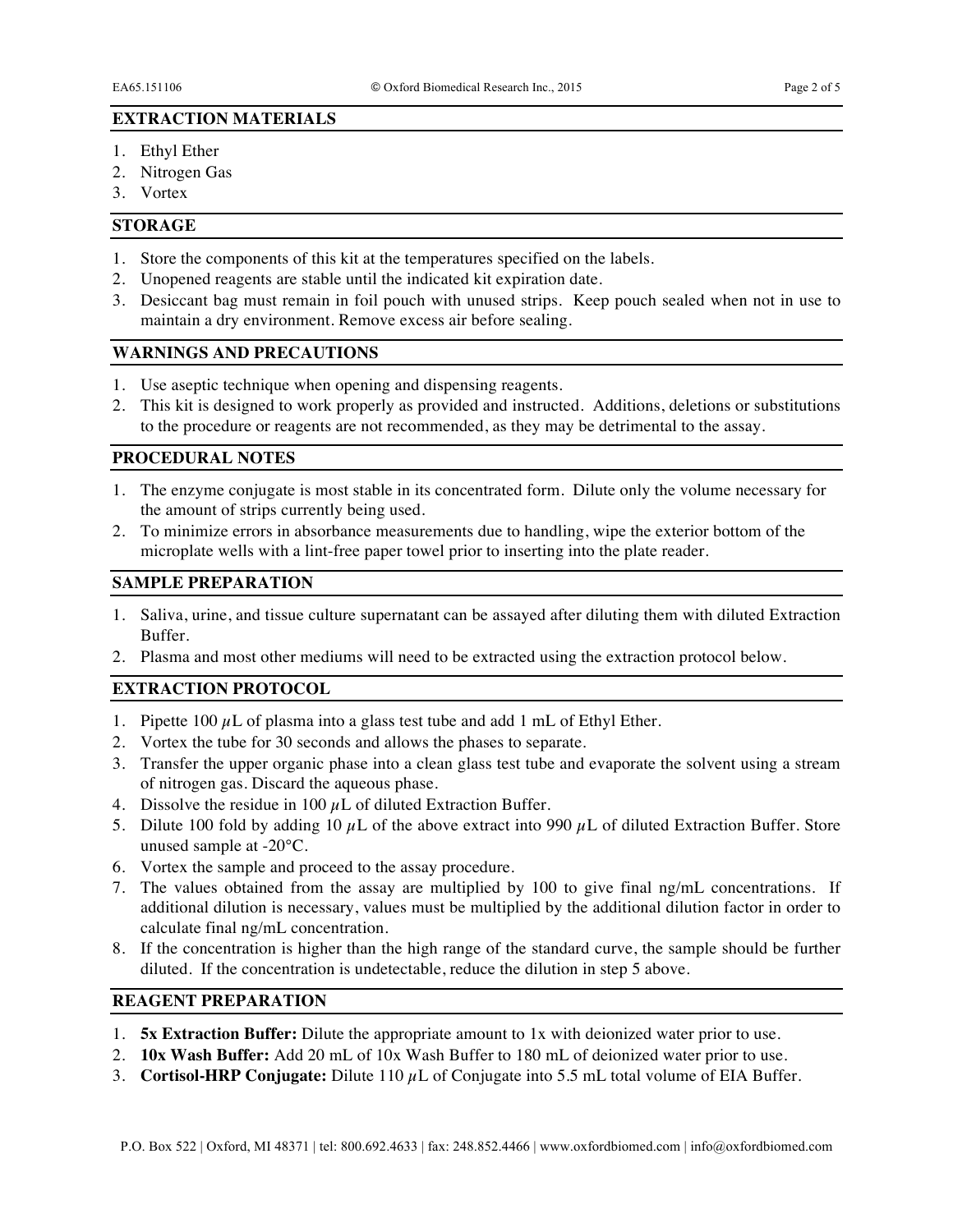# **STANDARD CURVE PREPARATION**

The Cortisol Standard is provided as a 500 ng/mL stock solution. Use the following table to dilute a set of standard stock solutions and construct an eight-point standard curve.

| Standard       | Cortisol Conc. | Vol. of EIA      | Transfer         | Transfer                 | Final Volume |  |
|----------------|----------------|------------------|------------------|--------------------------|--------------|--|
|                | (ng/mL)        | Buffer $(\mu L)$ | Volume $(\mu L)$ | Source                   | $(\mu L)$    |  |
| S <sub>7</sub> | 50             | 450              | 50               | <b>Cortisol Standard</b> | 400          |  |
| S <sub>6</sub> | 10             | 400              | 100              | S <sub>7</sub>           | 400          |  |
| S <sub>5</sub> | 2              | 400              | 100              | S <sub>6</sub>           | 375          |  |
| $S_4$          | 0.5            | 375              | 125              | $S_5$                    | 400          |  |
| $S_3$          | 0.1            | 400              | 100              | $S_4$                    | 400          |  |
| $S_2$          | 0.02           | 400              | 100              | $S_3$                    | 375          |  |
| S <sub>1</sub> | 0.005          | 375              | 125              | S <sub>2</sub>           | 500          |  |
| $S_{0}$        | 0.000          | 450              |                  |                          | 450          |  |

|  | Table 1: Standard Curve Preparation |
|--|-------------------------------------|
|--|-------------------------------------|

# **ASSAY PROCEDURE**

- 1. Add 50  $\mu$ L of Standards or Samples (may require diluting) to the corresponding wells on the microplate in duplicate. See **Scheme I** for a sample plate layout.
- 2. Add 50  $\mu$ L of diluted Cortisol-HRP Conjugate to each well. Incubate at room temperature for one hour.
- 3. Wash the plate three times with 300  $\mu$ L of diluted Wash Buffer per well. Wash 5 times if using an automated plate washer.
- 4. Add 150  $\mu$ L of TMB Substrate to each well. Incubate at room temperature for 30 minutes.
- 5. Read the plate at 650 nm.

Alternately, the color reaction can be stopped after 30 minutes by adding 50  $\mu$ L of 1 N HCl and read at 450 nm.

**NOTE:** If accounting for substrate background, use 2 wells as blanks (BLK) with only 150  $\mu$ L TMB Substrate in the wells. Subtract the average of these absorbance values from the absorbance values of the wells being assayed.

|    |                | $\overline{2}$ | $\mathbf{3}$ | 4 5 6 7 8 9 10                                                                                                                                                                               |  |  | -11 |  |
|----|----------------|----------------|--------------|----------------------------------------------------------------------------------------------------------------------------------------------------------------------------------------------|--|--|-----|--|
|    | S <sub>0</sub> | $S_{0}$        |              | $U_1$ U <sub>1</sub> U <sub>9</sub> U <sub>9</sub> U <sub>17</sub> U <sub>17</sub> U <sub>17</sub> U <sub>25</sub> U <sub>25</sub> U <sub>33</sub> U <sub>33</sub>                           |  |  |     |  |
| R. | S <sub>1</sub> |                |              | S <sub>1</sub> U <sub>2</sub> U <sub>2</sub> U <sub>10</sub> U <sub>10</sub> U <sub>18</sub> U <sub>18</sub> U <sub>26</sub> U <sub>26</sub> U <sub>34</sub> U <sub>34</sub>                 |  |  |     |  |
|    | S <sub>2</sub> |                |              | S <sub>2</sub> U <sub>3</sub> U <sub>3</sub> U <sub>11</sub> U <sub>11</sub> U <sub>19</sub> U <sub>19</sub> U <sub>27</sub> U <sub>27</sub> U <sub>35</sub> U <sub>35</sub>                 |  |  |     |  |
|    | $S_3$          |                |              | S <sub>3</sub> U <sub>4</sub> U <sub>4</sub> U <sub>12</sub> U <sub>12</sub> U <sub>20</sub> U <sub>20</sub> U <sub>28</sub> U <sub>28</sub> U <sub>36</sub> U <sub>36</sub>                 |  |  |     |  |
|    | $S_4$          |                |              | S <sub>4</sub> U <sub>5</sub> U <sub>5</sub> U <sub>13</sub> U <sub>13</sub> U <sub>21</sub> U <sub>21</sub> U <sub>29</sub> U <sub>29</sub> U <sub>29</sub> U <sub>37</sub> U <sub>37</sub> |  |  |     |  |
|    | $S_5$          |                |              | S <sub>5</sub> U <sub>6</sub> U <sub>6</sub> U <sub>14</sub> U <sub>14</sub> U <sub>22</sub> U <sub>22</sub> U <sub>30</sub> U <sub>30</sub> U <sub>38</sub> U <sub>38</sub>                 |  |  |     |  |
|    | $S_6$          |                |              | S <sub>6</sub> U <sub>7</sub> U <sub>7</sub> U <sub>15</sub> U <sub>15</sub> U <sub>23</sub> U <sub>23</sub> U <sub>23</sub> U <sub>31</sub> U <sub>31</sub> U <sub>39</sub> U <sub>39</sub> |  |  |     |  |
|    |                |                |              | S7 S7 U8 U8 U16 U16 U24 U24 U32 U32 BLK BLK                                                                                                                                                  |  |  |     |  |
|    |                |                |              |                                                                                                                                                                                              |  |  |     |  |

#### **Scheme I:** Sample Plate Layout

## **CALCULATIONS**

- 1. Subtract the substrate blank from all absorbance values and then average all duplicate wells for standards and unknown samples.
- 2. The average of your two S<sub>0</sub> values is now your B<sub>0</sub> value (S<sub>1</sub> now becomes B<sub>1</sub>, etc.). B<sub>0</sub> will be your highest OD and represents the standard without added cortisol.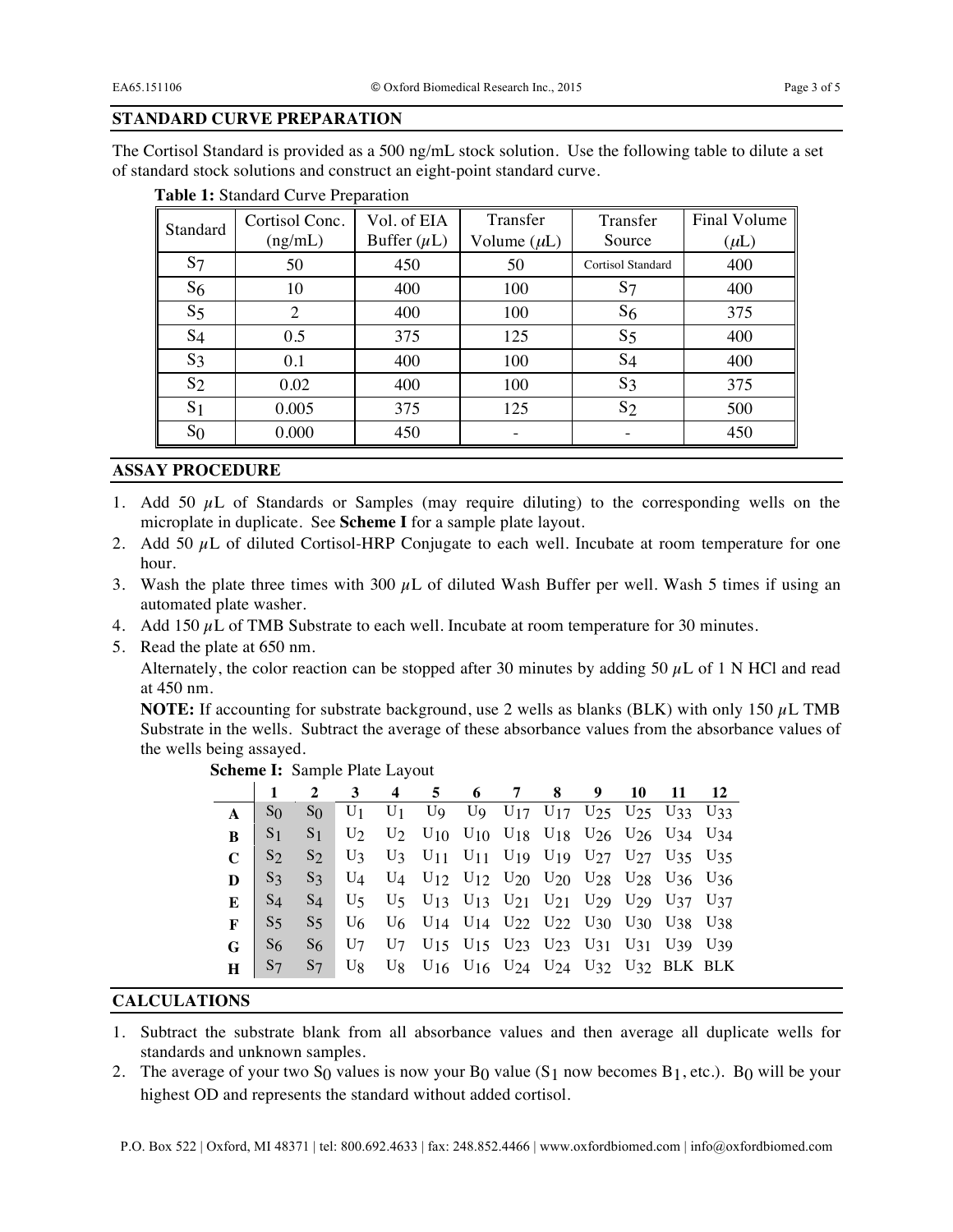- 3. Divide the averaged OD value of each standard  $(B_1)$  through  $B_7$ ) by the  $B_0$  to express it as a percent of maximum binding  $(\%B/B<sub>0</sub>)$ .
- 4. Graph your standard curve by plotting the %B/B0 for each standard concentration on the y-axis against concentration on the x-axis. Draw a curve by using a curve-fitting routine (i.e. 4-parameter or linear regression).
- 5. Divide the averages of each sample absorbance value by the  $B<sub>0</sub>$  value and multiply by 100 to achieve percentages (%B/B<sub>0</sub>).
- 6. Determine the concentration of each sample by comparing to the standard curve. For best results, sample %B/B<sub>0</sub> should be between 20-80%. Samples falling outside 20-80% B/B<sub>0</sub> should be rediluted and rerun.
- 7. If the samples were diluted, the concentration determined from the standard curve must be multiplied by the dilution factor. If the samples were extracted, remember to multiply by that dilution value as well.



#### **Figure 1:** Typical Standard Curve

## **CROSS REACTIVITY**

| Cortisol               | $100.00\%$ | Estrone                    | $4.1\%$ |
|------------------------|------------|----------------------------|---------|
| Prednisolone           | 66.9%      | d-Aldosterone              | $3.6\%$ |
| 11-Deoxycortisol       | 58.1%      | Progesterone               | $3.5\%$ |
| Cortisone              | $15.9\%$   | $6-\beta$ -Hydroxycortisol | $3.4\%$ |
| Prednisone             | $13.7\%$   | trans Dehydroandrosterone  | $1.9\%$ |
| 17-Hydroxyprogesterone | 5.4%       | Testosterone               | $1.7\%$ |
| Dexamethasone          | $4.6\%$    | Corticosterone             | $1.4\%$ |
| Estriol                | $4.5\%$    | Pregnenolone               | $1.3\%$ |

#### **DISCLAIMER**

This information is believed to be correct but does not purport to be all-inclusive and shall be used only as a guide. Oxford Biomedical Research, Inc. shall not be held liable for any damage resulting from handling or from contact with the above product. See catalog for additional terms and conditions of sale.

P.O. Box 522 | Oxford, MI 48371 | tel: 800.692.4633 | fax: 248.852.4466 | www.oxfordbiomed.com | info@oxfordbiomed.com